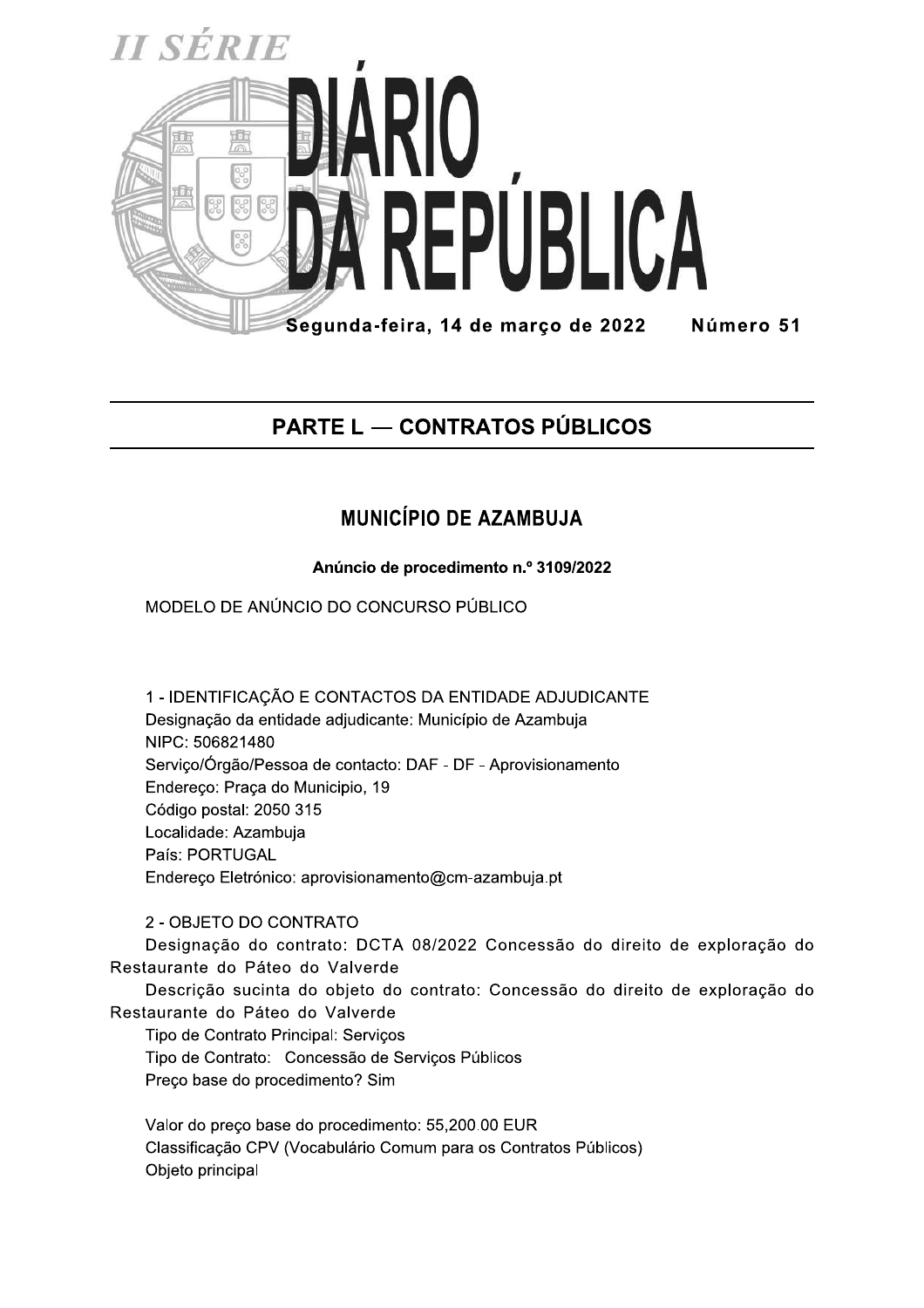14 de março de 2022

**PARTE L** 

## $N.<sup>°</sup>$  3109

Vocabulário principal: 55100000 Valor: 55,200.00 EUR

3 - INDICAÇÕES ADICIONAIS Número de referência interna: DCTA 08/2022 O contrato envolve aquisição conjunta (satisfação de várias entidades)? Não O contrato é adjudicado por uma central de compras? Não O concurso destina-se à celebração de um acordo quadro? Não É utilizado um leilão eletrónico? Não É adotada uma fase de negociação? Não Serão usados critérios ambientais? Não

4 - ADMISSIBILIDADE DA APRESENTAÇÃO DE PROPOSTAS VARIANTES Não

5 - DIVISÃO EM LOTES, SE FOR O CASO O contrato é dividido em lotes? Não

6 - LOCAL DA EXECUÇÃO DO CONTRATO País: PORTUGAL NUT III: PT185 Distrito/Região: Lisboa Concelho: Azambuja Freguesia: Freguesia de Azambuja 7 - PRAZO DE EXECUÇÃO DO CONTRATO Prazo de execução do contrato [prazo inicial sem incluir renovações]: 3650 dias Previsão de renovações? Sim Número máximo de renovações: 10 Prazo de renovações diferente do prazo inicial? Sim Prazo de execução da renovação do contrato: 5 anos

8 - DOCUMENTOS DE HABILITAÇÃO 8.1 - Habilitação para o exercício da atividade profissional? Não 8.2 - Informação sobre contratos reservados Aplica-se a contratos reservados (54-A)? Não

9 - ACESSO ÀS PEÇAS DO CONCURSO, PEDIDOS DE PARTICIPAÇÃO E APRESENTACÃO DAS PROPOSTAS

9.1 - Consulta das peças do concurso

Designação do serviço da entidade adjudicante onde se encontram disponíveis as peças do concurso para consulta dos interessados: DAF - DF - Aprovisionamento

Endereço desse serviço: Praça do Municipio, 19

Código postal: 2050 315

Localidade: Azambuja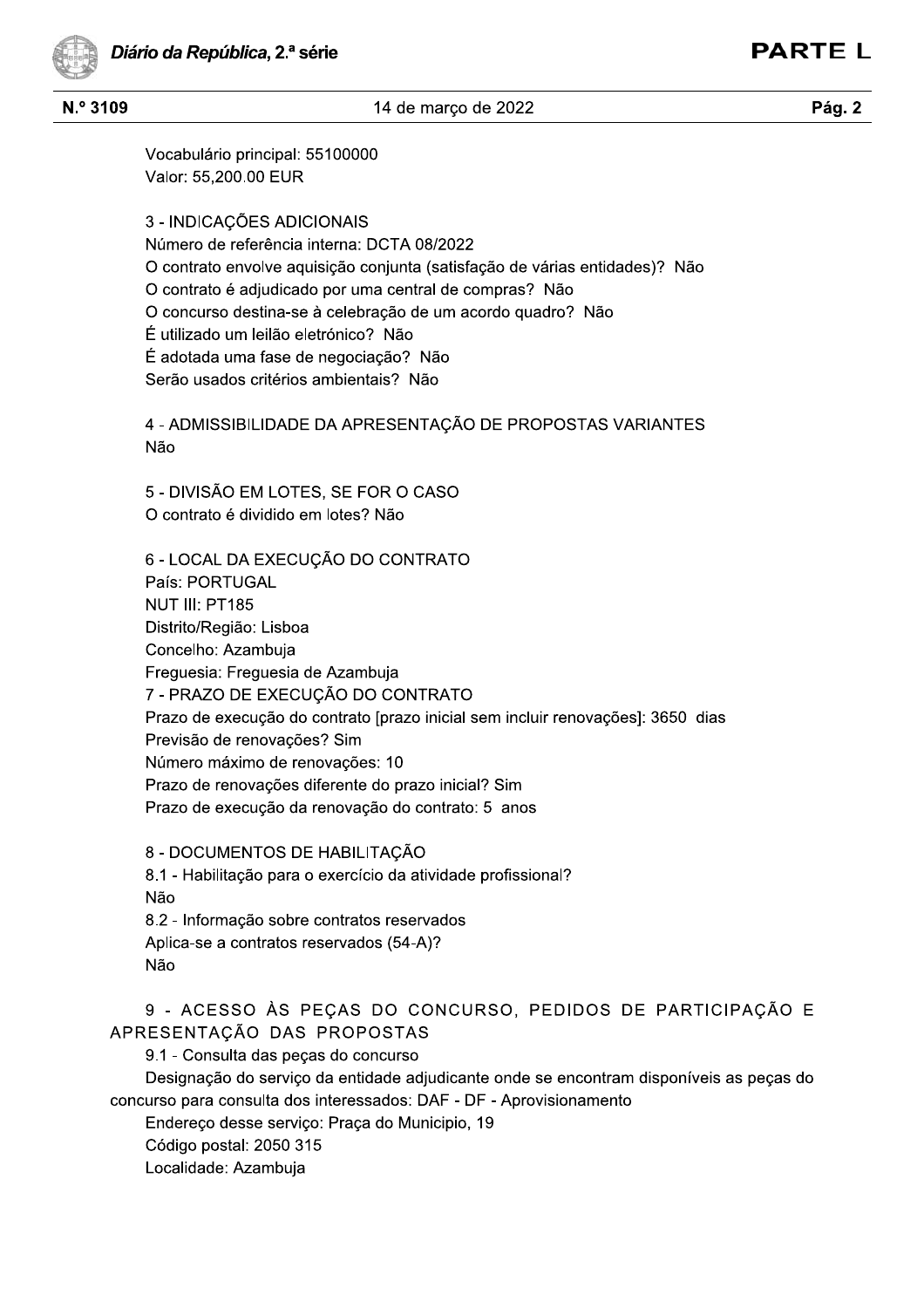Diário da República, 2.ª série

Endereço Eletronico: aprovisionamento@cm-azambuja.pt

apresentação das propostas Plataforma eletronica utilizada pela entidade adjudio 14 de março de 2022<br>
Endereço Eletrónico: aprovisionamento@cm-azambuja.pt<br>
9.2 - Fornecimento das peças do concurso, apresentação<br>
sentação das propostas<br>
Plataforma eletrónica utilizada pela entidade adjudicante:<br>
Saphety Endereço Eletrónico: aprovisionamento@cm-aza<br>
9.2 - Fornecimento das peças do concurso, apresentação das propostas<br>
Plataforma eletrónica utilizada pela entidade adju<br>
Saphety (https://www.saphetygov.pt/)<br>
Link para acesso 10 - PRAZO PARA APRESENTAÇÃO DAS PROPOSTAS Até as 23 : 59 do 15 ° dia a contar da data de envio do presente anuncio 11 - PRAZO DURANTE O QUAL OS CONCORRENTES SÃO OBRIGADOS A MANTER AS RESPETIVAS PROPOSTAS bo días a contar do termo do prazo para a apresentação das propostas 12 - CRITÉRIO DE ADJUDICAÇÃO Se no ponto 5 for sim, o criterio de adjudicação e diferenciado por lote? Não  $\,$ Multifator? Sim Fatores ivome: Renda mensai proposta Ponderação: 20 % Subfatores? Não Fatores ivome: Qualidade do projeto de Se no ponto 3 for sim, o chieno de adjudicação e diferenciado<br>Multifator? Sim<br>Fatores<br>Nome: Renda mensal proposta<br>Ponderação: 20 %<br>Subfatores? Não<br>Fatores<br>Nome: Qualidade do projeto de estratégia<br>Ponderação: 35 %<br>Subfatore Ponderação: 35 % Subfatores? Não Fatores nome: Capacidade de Polideração: 20 %<br>
Subfatores? Não<br>
Fatores<br>
Nome: Qualidade do projeto de estratégia<br>
Ponderação: 35 %<br>
Subfatores? Não<br>
Fatores<br>
Nome: Capacidade de gestão/experiência no setor<br>
Ponderação: 35 %<br>
Subfatores? Não<br>
Fatores Ponderação: 35 % Subfatores? Não Fatores inome: N.º de postos de trabalho a criar Ponderação: 10 % Subfatores? Não 13 - PRESTAÇÃO DE CAUÇÃO Sim 2 % Folideração. 10 %<br>
Subfatores? Não<br>
13 - PRESTAÇÃO DE CAUÇÃO<br>
Sim 2 %<br>
14 - IDENTIFICAÇÃO E CONTACTOS DO ÓRGÃO DE RECURSO ADMINISTRATIVO<br>
Designação: Câmara Municipal de Azambuja<br>
Endereço: Praça do Municipio, 19<br>
Código p Designação: Câmara Municipal de Azambuja Endereço: Praça do Municipio, 19 Coal 13 - PRESTAÇÃO DE CAU<br>
Sim 2 %<br>
14 - IDENTIFICAÇÃO E CO<br>
Designação: Câmara Munic<br>
Endereço: Praça do Munici<br>
Código postal: 2050 315<br>
Localidade: Azambuja<br>
Endereço Eletrónico: aprov<br>
15 - DATA DE ENVIO DO /<br>
2022/03/14

9.2 - Fornecimento das peças do concurso, apresentação dos pedidos de participação e

**i**ble 14 de marco de 2022 **interpretation contracts** and the marco de 2022 **interpretation contracts Pág. 3** 

ade: Azambuja Endereço Eletronico: aprovisionamento@cm-azambuja.pt

15 - DATA DE ENVIO DO ANÚNCIO PARA PUBLICAÇÃO NO DIÁRIO DA REPÚBLICA 2022/03/14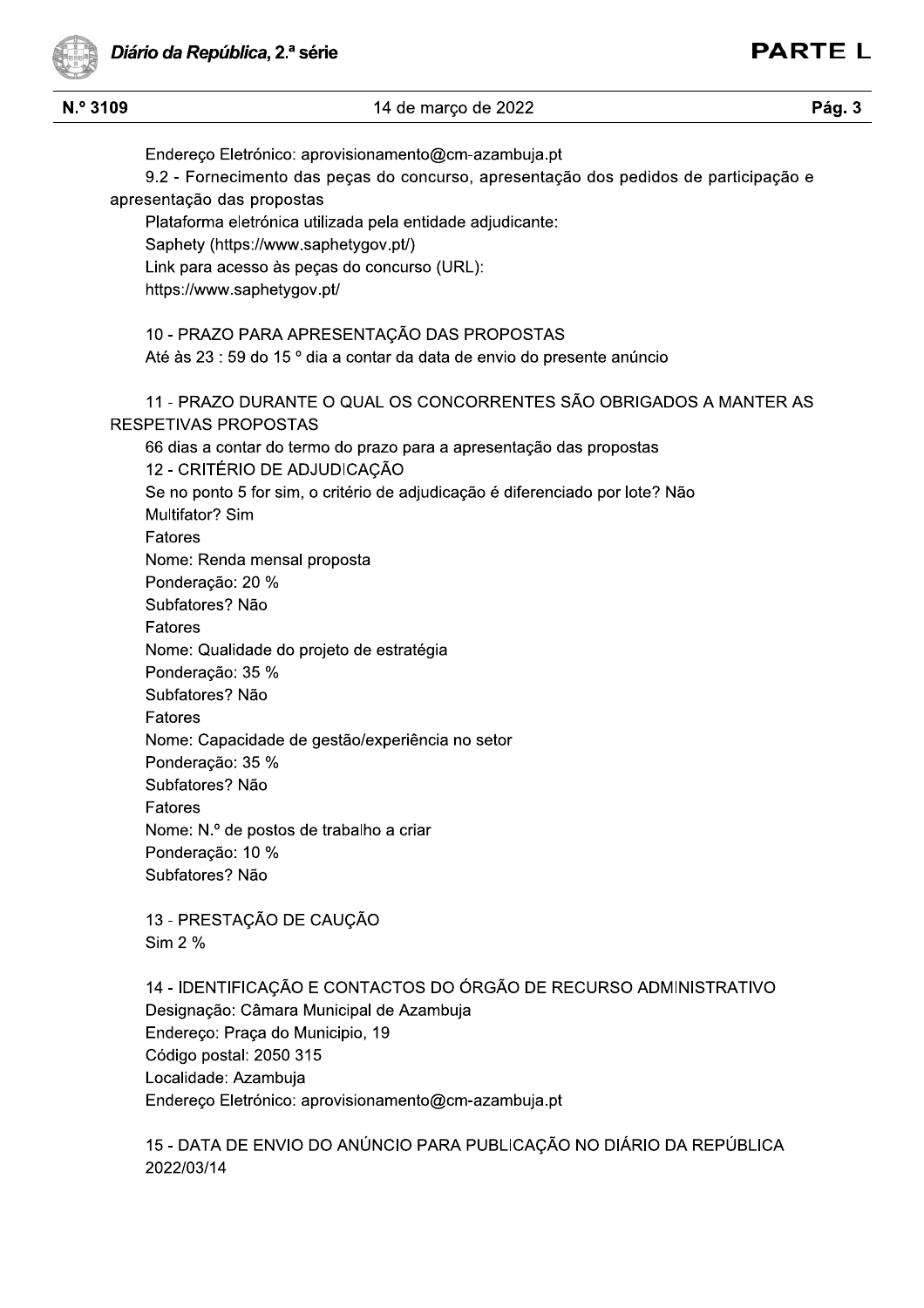

N.º 3109

Pág. 4

16 - O PROCEDIMENTO A QUE ESTE ANÚNCIO DIZ RESPEITO TAMBÉM É PUBLICITADO NO JORNAL OFICIAL DA UNIÃO EUROPEIA: Não

17 - IDENTIFICAÇÃO DO(S) AUTOR(ES) DO ANÚNCIO Nome: Silvino José da Silva Lúcio Cargo: Presidente da Câmara

415112642